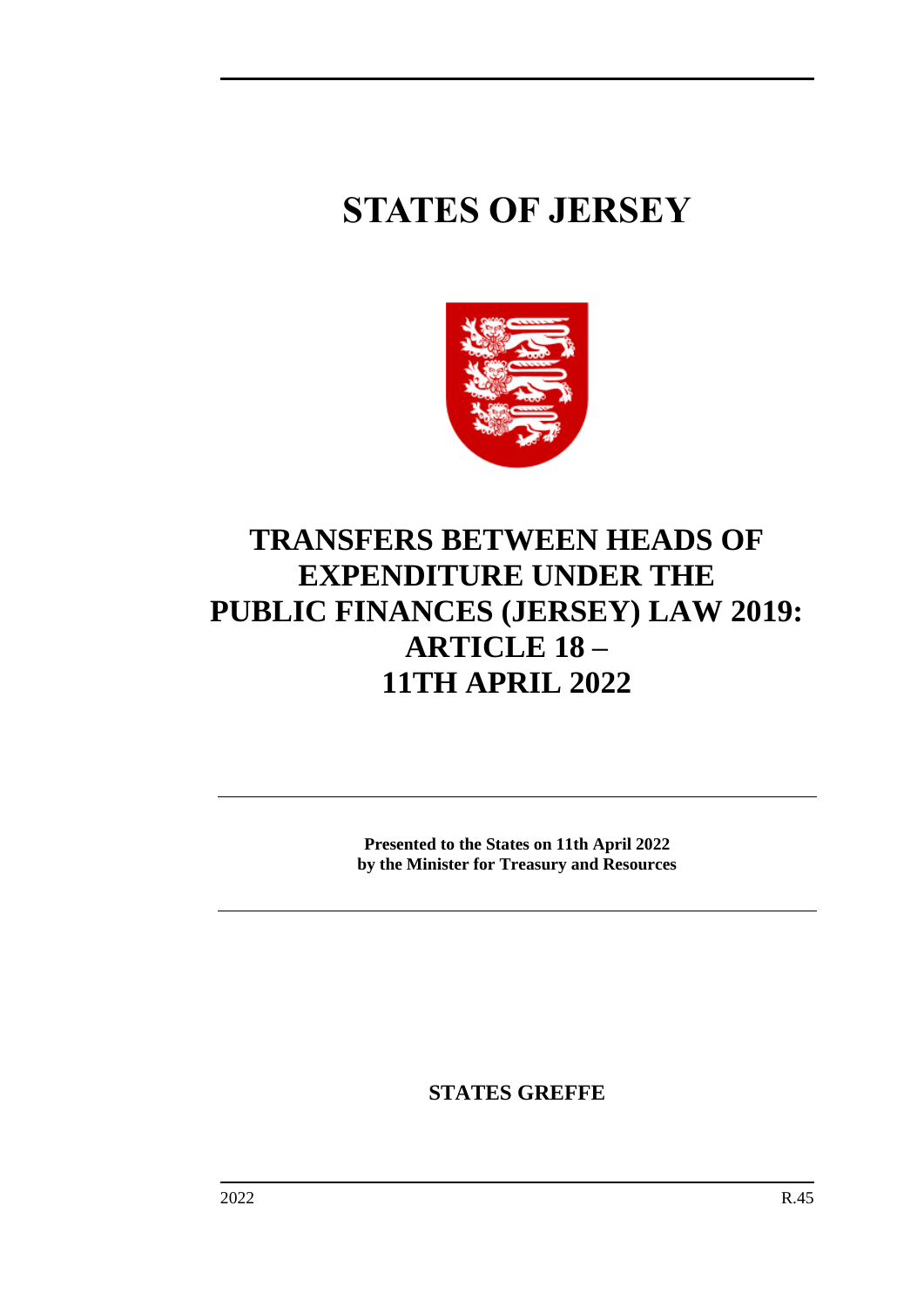## **REPORT**

**Decision(s):** Under Article 18(4) of the [Public Finances \(Jersey\) Law 2019](https://www.jerseylaw.je/laws/unofficialconsolidated/Pages/24.900.aspx) (the Law), the Minister for Treasury and Resources hereby notifies the States, and having consulted with any relevant Minister under Article 18(5) of the Law; that she has agreed to the following –

| MD-         | <b>Department</b>                                   |                                    |                                                                |                                                                                                                                                                     |
|-------------|-----------------------------------------------------|------------------------------------|----------------------------------------------------------------|---------------------------------------------------------------------------------------------------------------------------------------------------------------------|
| TR-<br>Ref. | $From -$                                            | $To -$                             | £                                                              | Funding of $-$                                                                                                                                                      |
| 2022<br>161 | Health<br>and<br><b>Community Services</b><br>(HCS) | Chief<br>Operating<br>Office (COO) | recurring<br>A<br>of<br>transfer<br>£3,200,698<br>and 12.0 FTE | The Modernisation and<br>Digital<br>Department<br>(M&D),<br>representing<br>the budget and staffing<br>for the Digital<br>team<br>this<br>supporting<br>department. |
|             |                                                     |                                    |                                                                |                                                                                                                                                                     |

**Transfers between Heads of Expenditure under Article 18 of the Law**

After the expiry of 4 weeks following the presentation to the States of these transfers, the Minister hereby authorises the Treasurer of the States to action the transfers outlined in the table above.

## **Background**

In 2019 the decision was made to create one centralised Digital function which aligns with the OneGov principles. The position and service this transfer relates to was historically managed by HCS.

Centralising the digital teams will allow for a development and the implementation of a sustainable plan to build ongoing internal capability to support cultural development and, centralising the teams from multiple departments, will allow for efficiencies to be achieved while transferring the FTEs to the new Target Operating Model (TOM) within the M&D team.

In addition to staffing, relevant digital applications and related non staff items will also be transferred to M&D. Following a discovery exercise between the teams to determine the relevant applications used within the business, it became apparent that not all applications were fully known or understood, including their contractual position, funding and support arrangements. This represents an operational risk to HCS.

Applications found after this transfer to COO (M&D), will be considered as 'toxic applications' (applications not found during this discovery period) and support will be provided on a best endeavours basis until an agreement to transfer the support for the application, including the necessary budget, to COO (M&D) has been undertaken.